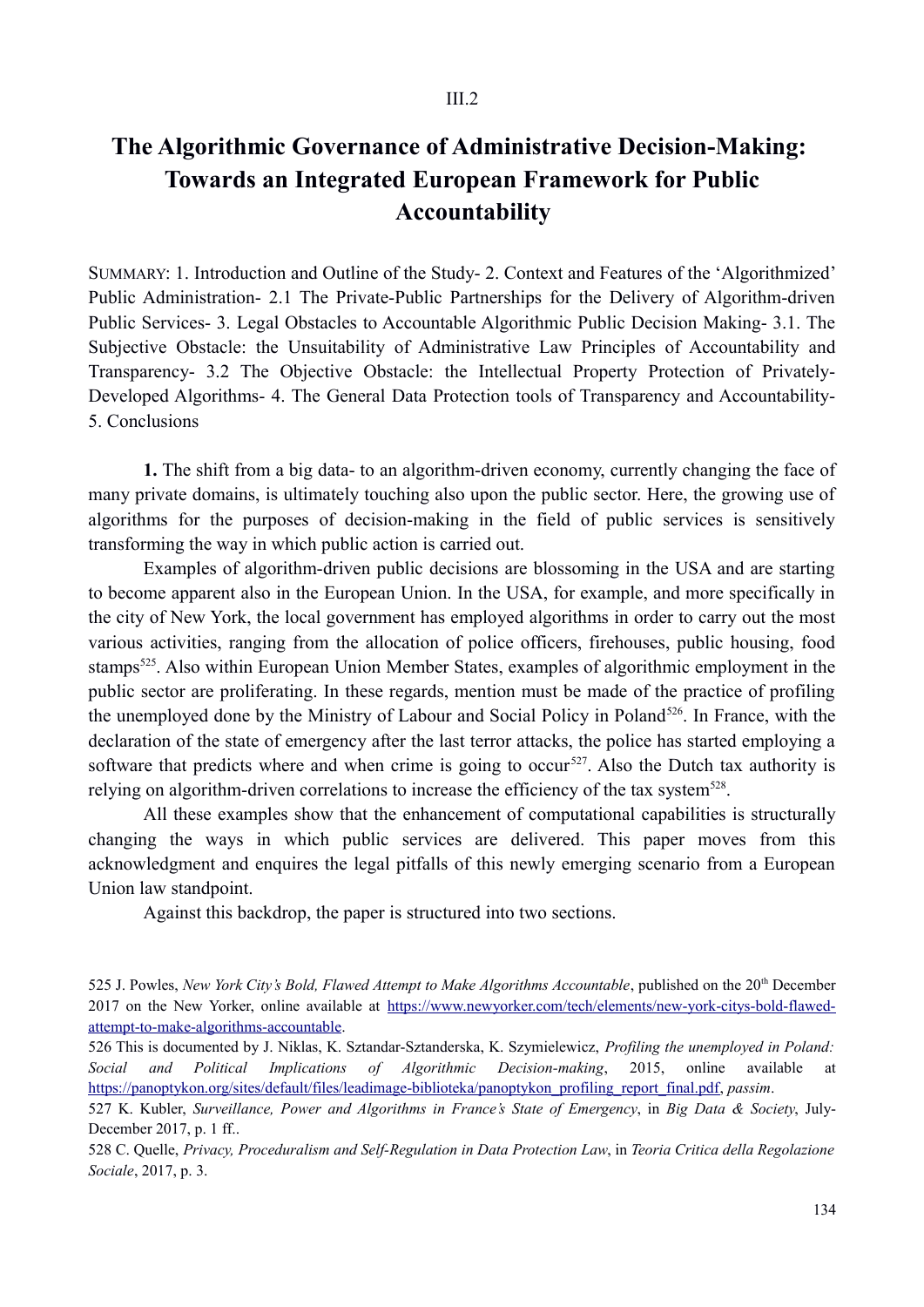The first section illustrates the features of the 'algorithmized' public administration, showing how the increasing reliance on data-driven systems, obliges the public sector to lean on private companies' technical expertise and infrastructure. In light of the peculiarities of the emerging environment, the second section will enquire the (in)effectiveness of traditional European administrative law tools in respect to accountability objectives. Hence, the analysis will turn to the consideration of the new provisions of the General Data Protection Regulation. The study will conclude with some systemic considerations regarding the need to adopt an integrated approach between traditional administrative law tools and business-centred provisions entailed in the GDPR.

**2.** Algorithm-driven decision-making has first proliferated in the private sector where it has become the major business model in so-called digital markets, exploiting users' personal data for commercial purposes- *i.e.* is primarily for predicting and thus orienting users' commercial behaviour- and thus with the primary aim of maximising companies' profits<sup>529</sup>. The employment of such massive processing techniques in the public sector has come behind and has sensitively different features and outcomes in respect to the private and commercial-oriented sphere.

Lately, algorithmic processing infrastructures have triggered governments' attention that have over time become large depositories of citizens' personal data<sup>530</sup>. The digitisation of public administrations' databases has soon enabled a faster consultation of collected and available datasets.

These patterns have been amplified with the increasing employment of algorithms as processing infrastructures of public administrations' collected data. Through processing algorithms, data are not any more a static evidence merely working as a support of public decision making carried out by public officials, but have themselves become, in those sectors where algorithms are employed, the centre and the source of decision-making $531$ .

The increasing quantitative and qualitative importance of algorithms for the purposes of decision making in various fields of the public sector is transforming algorithms into outright governance tools: algorithms are indeed employed as a means for authorities to manage "individual behaviour and allocate resources" It thus appears that, similarly to the private sector, also the public sector is being overtaken by a new form of algorithmic governance<sup>532</sup>.

Through the 'algorithmisation' of public action, public affairs begin to be regarded as technical problems that need to be addressed through technical solutions $533$ . With algorithms becoming the engines of public affairs' management, and thus exerting control over society<sup>534</sup>, a new form of technocratic public governance emerges, apparently providing impartial and scientifically-grounded decisions on the basis of data-driven models. These data-driven models are

529 G. Comandè, *The Rotting Meat Error: From Galielo to Aristotele in Data Mining?*, in *EDPL*, 2018, 4, 3, p. 270.

530 G. Carullo, *Big Data e Pubblica Amministrazione nell'era delle banche dati interconnesse*, in *Concorrenza e Mercato*, 2016, 23, p. 181 ff..

532 The term 'algorithmic regulation' was first coined by T. O'Reilly, *Open Data and Algorithmic Regulation*, in B. Goldstein, L. Dyson (ed.), *Beyond Transparency - Open Data and the Future of Civic Innovation*, San Francisco, 2013, p. 289-300.

533 R. Kitchin, *The real-time city? Big data and smart urbanism*, in *GeoJournal*, 2014, 79, 1, p. 9.

534 M. Janssen, G. Kuk, *The Challenges and Limits of Big Data Algorithms in Technocratic Governance*, in *Gov. inform q.*, 2016, 33, p. 371.

<sup>531</sup> K. Yeung, *Algorithmic Regulation: a Critical Interrogation*, in *Regulation & Governance*, July 2017, online available at https://papers.ssrn.com/sol3/papers.cfm?abstract\_id=2972505, p. 20 ff..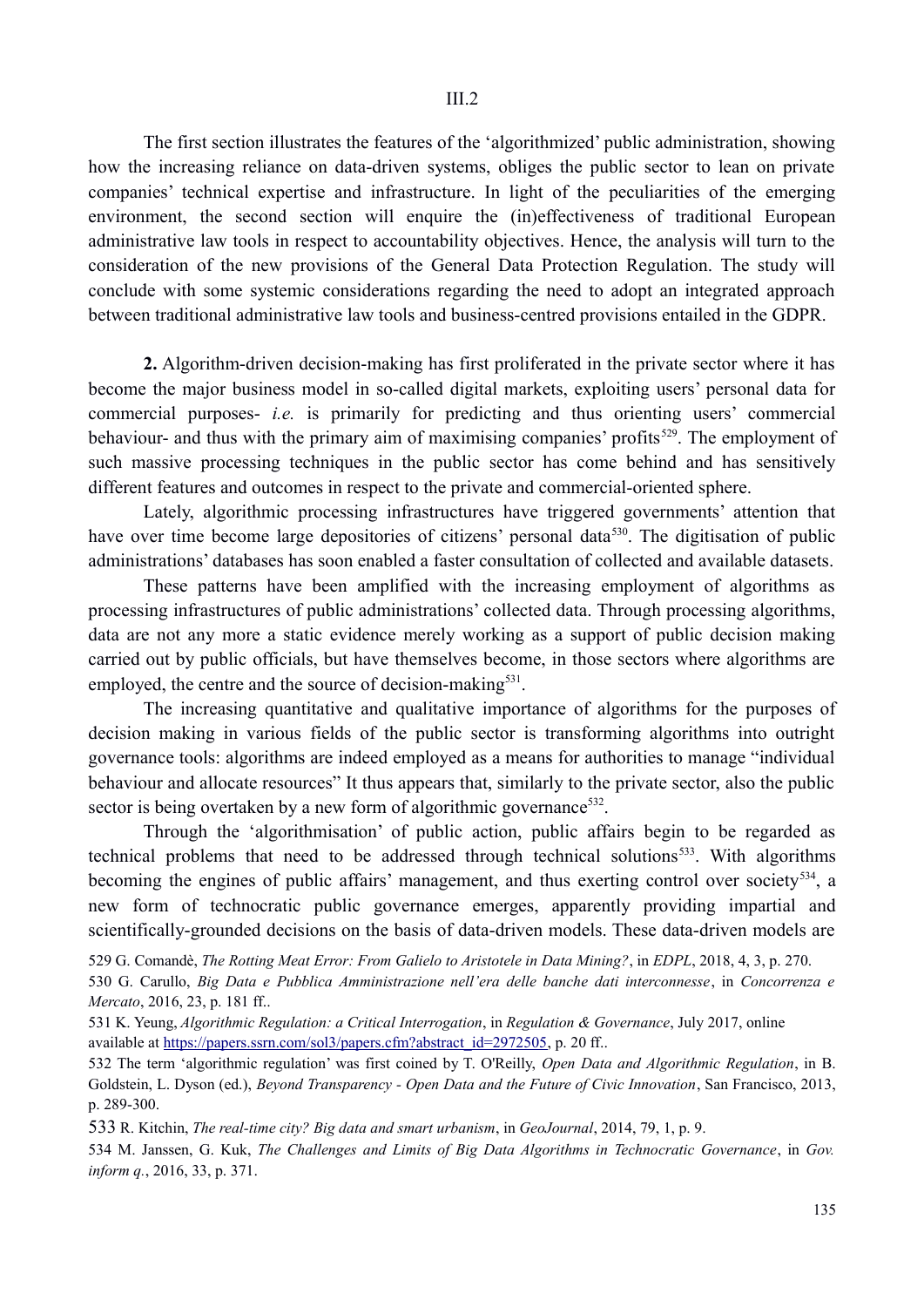ultimately creating a new form of "technological determinism" given by algorithms' predictions triggering public action535. Algorithms indeed rely on "actuarial predictions" given by the correlations between the features or characteristics drawn from the data<sup>536</sup>. As framed in these terms, the "algorithmised" public governance is drastically overturning the traditional manners of conduction of public affairs<sup>537</sup>, ordinarily based on what some strand of the literature has called "clinical predictions", consisting in public officials' management of specific situations<sup>538</sup>.

Conversely, in the current technological environment, the human evaluative factor is increasingly being replaced by machine-driven calculations<sup>539</sup>. Hence, in respect to these automated processing systems and the readily usable knowledge they generate, public administrations and public officials specifically in charge of exercising public action become mere executors of evaluations entirely carried out through automated systems. In other terms, algorithms are being deferred the substantial part of the decision-making process, whereas public officials maintain only the function of formalising and practically enacting judgements taken by the machine-driven model.

**2.1.** Governments' technical limitations make private contractors key components of datadriven decision making processes<sup>540</sup>. The technological support provided by private corporations has thus become of primary importance for addressing the public need in an era of technological disruption, and thus for acquiring the analytics necessary for "smart" urban systems.

The outsourcing of processing infrastructures needed for the handling of the enormous available datasets is formally occurring through public-private partnerships<sup> $541$ </sup>, which have been defined in the literature as "any arrangement between government and the private sector in which partially or traditionally public activities are performed by the private sector<sup>"542</sup>.

These private-public partnerships create a bi-directional flow of datasets that benefits both the private and the public stakeholders involved. Indeed, through these service contracts, publicly owned data flow into the processing infrastructures offered by private companies. In this way, these companies acquire control of such data, which thus come to aliment and thus enrich their processing

538 R. Brauneis, E.P. Goodman, *Algorithmic Transparency for the Smart City,* cit*.* p. 111 ff..

540 T. Filer, *Developing AI for Government: What Role and Limits for the Private Sector?,* online available at https://www.bennettinstitute.cam.ac.uk/blog/developing-ai-government-what-role-and-limits-priv/. For a general assessment, see P. Vincent-Jones, *The Regulation of Contractualization in Quasi-Markets for Public Services*, in *Pub. L*., 1999, p. 304.

541 For a deeper assessment over the issue of private-public partnerships, although specifically focused on the police sector, see N. Purtova, *Between GDPR and the Police Directive: Navigating through the Maze of Information Sharing in Public-Private Partnerships*, in *IDPL*, 2018, 8, 1, p. 52 ff..

542 E.S. Savas, *Privatization and Public-Private Partnerships*, Chatham House, 2000, 4. See also European Commission, *Green Paper on Public-Private Partnerships and Community Law on Public Contracts and Concessions*, April 2004, p. 9.

<sup>535</sup>K. Yeung, *Algorithmic Reguation: a Critical Interrogation*, cit. p. 20.

<sup>536</sup> R. Brauneis, E.P. Goodman, *Algorithmic Transparency for the Smart City,* in *YJoLT*, 2018, 103, p. 111 ff..

<sup>537</sup> M. Tenney, R. Sieber, *Data-Driven Participation: Algorithms, Cities, Citizens, and Corporate Control*, in *Urban Planning*, 2016, 1, 2, p. 101 ff..

<sup>539</sup> This is the general definition of governance given by J. Black, (2014) *Learning from Regulatory Disasters*. LSE Law, Society & Economy Working Papers 24/2014, online available at http://eprints.lse.ac.uk/60569/1/WPS2014- 24\_Black.pdf.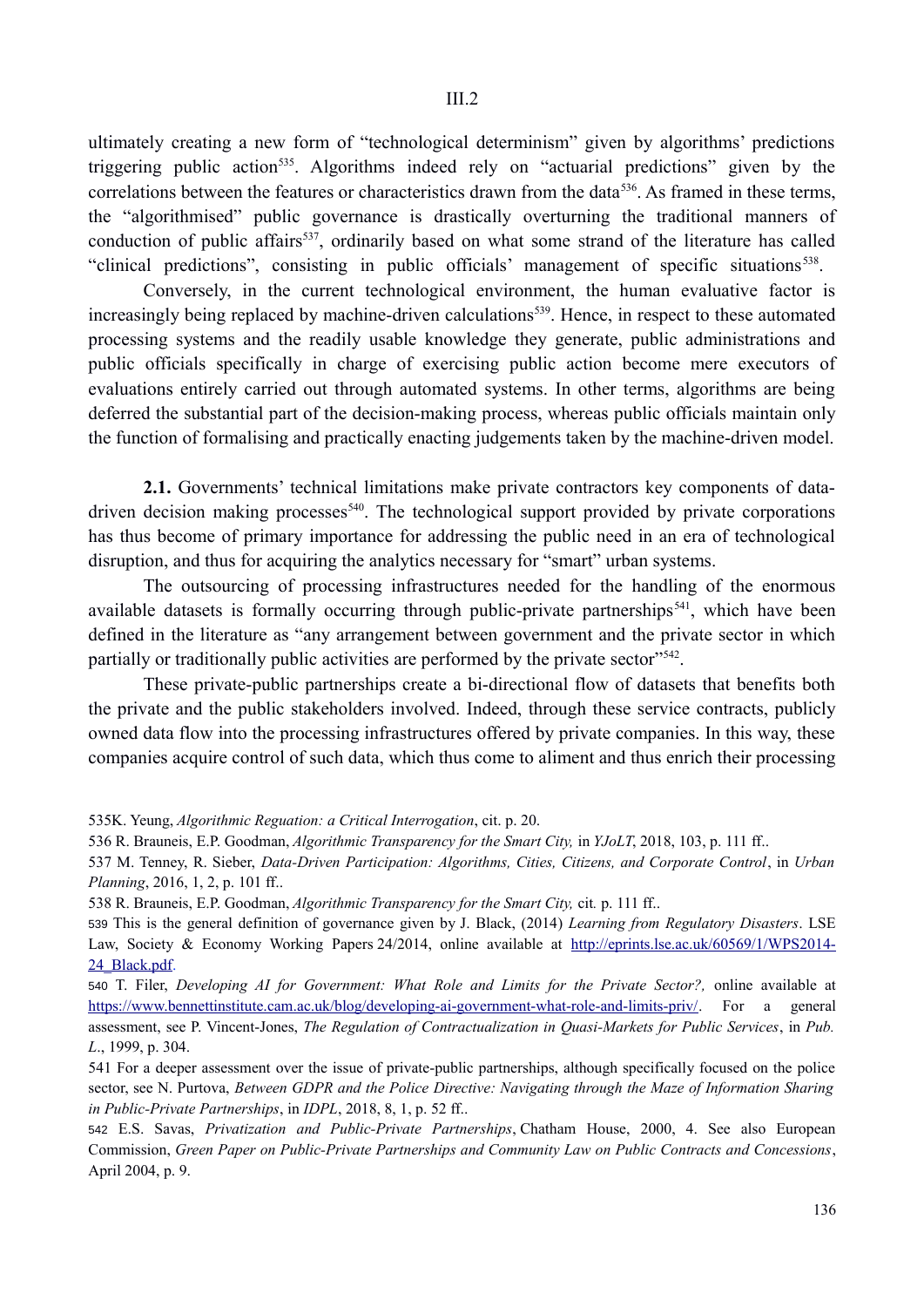systems<sup>543</sup>. On the other side, private corporations' data- and the information they entail-, originally feeding the provided algorithmic infrastructure, become equally relevant for the purposes of public actors: this privately-owned data that has originally trained the algorithmic model has a sensitive impact on the results rendered by the processing system; it is thus this data that ultimately defines public decision-making. In addition to this, governments also often make specific agreements for accessing privately held data in order to strengthen the evidence given by public datasets<sup>544</sup>. The agreements specifically designed for the transfer of datasets from private actors to public bodies often accompany the private-public partnerships aimed at providing the processing infrastructure<sup>545</sup>.

The proliferation of private-public partnerships for the allocation of "algorithmised" public services are giving rise to an interesting process of infiltration of market rationales in the determination of public actions' courses. With privately-constructed algorithms shaping public interventions, private corporations are gaining an increasing important role in the organization and orientation of the public sector<sup>546</sup>. The related spillover effect is that the growing involvement of private corporations in public affairs causes the marketization of public services given that corporations increasingly provide these processing services to public actors in order to increase their profits. This phenomenon has been elsewhere called 'corporisation' of city governance<sup>547</sup>, bringing about the risk of corporate capture of public power<sup>548</sup>.

The delegation of the decision making site governing the allocation of public services to private actors requires a robust regulation and a strong enforcement in order to avoid an uncontrolled interference of the technology sector in public matters: with the rise of public-private partnerships for the machine-driven delivery of public services, governments' accountability results to be intrinsically connected to- and thus depends on- the transparency of companies' processing activities.

**3.** The above-outlined paragraphs have shown how the rising employment of algorithms in the public sector is sensitively transforming the dynamics of public decision-making.

The increasing involvement and role of private informational and technological assets in the delivery of public services has two main effects. On the one hand, indeed, it "neutralizes" the administrative law rules of accountability and transparency that traditionally guard the traceability of public administrations' actions. This occurs because these rules only apply to public administrations- that, as illustrated above, are emptied by algorithms of substantial decision making functions-, and thus cannot be applied to private contractors (*subjective obstacle*).On the other hand,

543 See L. Edwards, *Privacy, Security and Data Protection in Smart Cities: A Critical EU Law Perspective*, in *EDPL*, 2016, 2, p. 28-58.

544 For an analysis regarding government access of privately held data in the UK, see I. Brown, *Government Access to Private Sector Data in the United Kingdom*, in *IDPL*, 2012, 2, 4, p. 230 ff..

545 F.H. Cate, J.X. Dempsey, I.S. Rubinstein, *Systematic Government Access to Private-sector Data*, in *IDPL*, 2012, 2, 4, p. 195 ff..

546R. Brauneis, E.P. Goodman, *Algorithmic Transparency for the Smart City*, cit. p. 114, where the Authors recall the registration by IBM of the trademark 'smart city".

547 R. Kitchin, *The real-time city? Big data and smart urbanism.*, cit. p. 5. See also J.S. Hiller, J. M. Blanke, *Smart Cities, Big Data, and the Resilience of Privacy*, in *Hastings L.J*., 2017, 68, p. 309.

548 R. Brauneis, E.P.Goodman, *Algorithmic Transparency for the Smart City*, in *YJoLT*, 2018, 103, p. 20. See L. Edwards, *Privacy, Security and Data Protection in Smart Cities: A Critical EU Law Perspective,* cit. p. 32.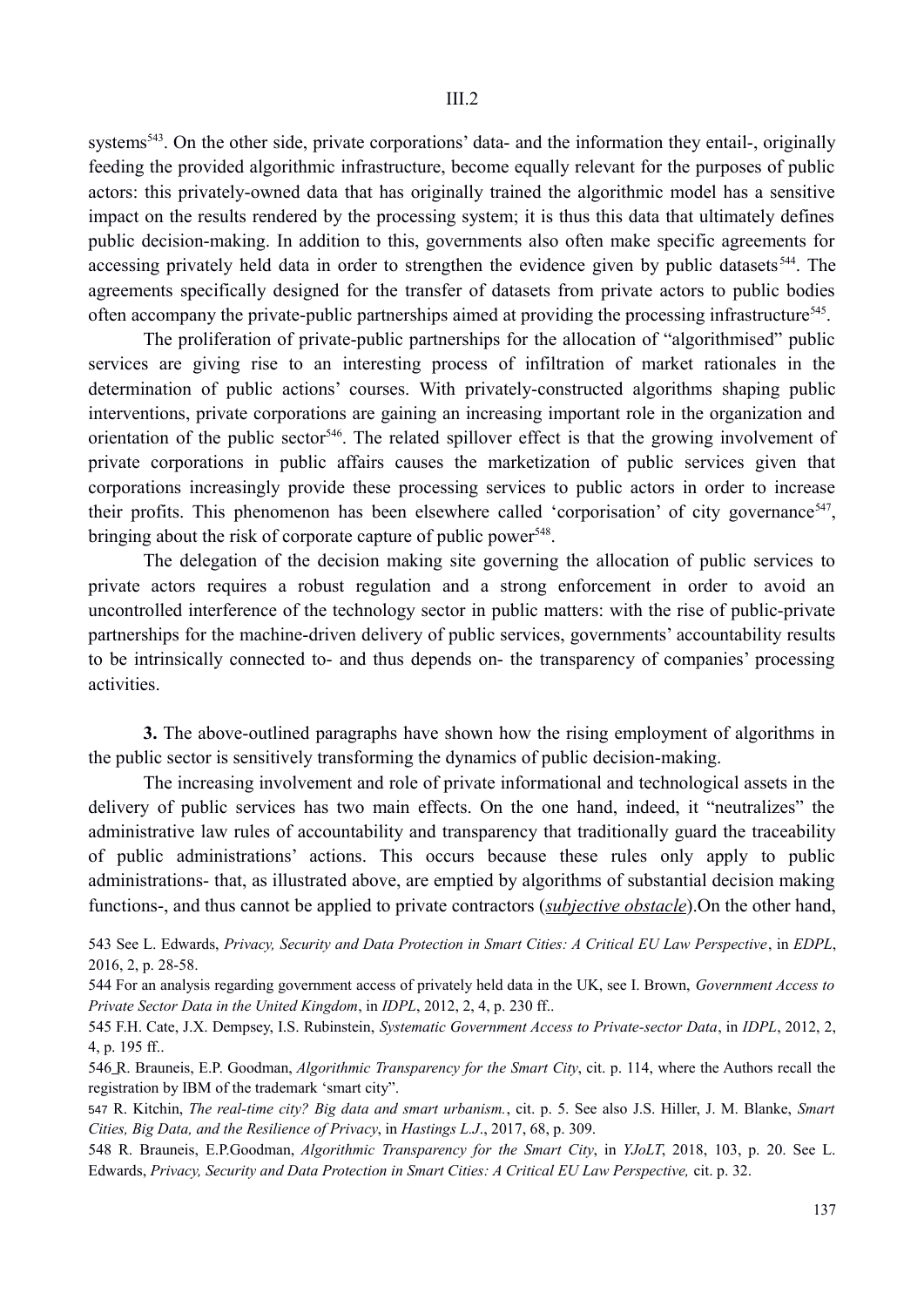III.2

conversely, it operationalizes the whole set of intellectual property tools that companies have at their disposal in order to protect the products of their technological research  $\&$  development, thus raising substantial barriers for public administrations that turn out to be incapable of accessing the logic underlying the privately-originated machine-driven processes (*objective obstacle*). These two points will be enquired in the following paragraphs.

**3.1.** The private algorithmic processing infrastructures to which public bodies are increasingly resorting and the private-public partnerships that govern the transfer of such technology call into question some fundamental principles that rule both the political and administrative action, and more precisely the ones related to the accountability and the transparency of public administrations' action. These principles are foundational principles of good governance<sup>549</sup>.

The notion of public accountability relates to the political legitimacy of public institutions in democratic systems. More precisely, public institutions' political legitimacy implies a responsabilization of these same institutions in the sense that their actions have to satisfy the public mandate received and that they have to signal such compliance to the citizens who bear the effects of public actions. In this perspective accountability contributes to strengthening the principle of democracy as expressed in art. 6 of the European Treaty and in the Charter of Fundamental Rights of the European Union.

In these regards, it is interesting to recall that the 1998 OECD Principles for managing Ethics in Public Services explicitly acknowledges the principle of accountability, stating that "public servants should be accountable for their actions to their superiors and, more broadly, to the public. Accountability should focus both on compliance with rules and ethical principles and on achievement of results (…)"550. Along these lines, also the European Commission's White Paper on European Governance stresses the need for clarity with regards to "the roles in the legislative and executive processes" as well as the need for European institutions to "explain and take responsibility" for their actions<sup>551</sup>. Accordingly, the Paper affirms the "need for greater clarity and responsibility from Member States and all those involved in developing and implementing EU policy at whatever level"<sup>552</sup>.

Against this backdrop, accountability implies openness of public authorities' interventions, requiring institutions and administrative bodies and agencies to open their activities to the public<sup>553</sup>. The principle of openness not only requires these actors to conduct their work as openly as possible, but also to proactively open their operations to the public. As will be assessed below, administrative

552 *Ibid..* 

<sup>549</sup> C. Harlow, *Global Administrative Law: the Quest for Principles and Values*, in the *EJIL*, 2006, 17, 1, p. 187 ff..

<sup>550</sup> OECD, *1998 Recommendation of the OECD Council on Improving Ethical Conduct in the Public Service,* 

*including Principles for Managing Ethics in the Public Service*, online available at

http://www.oecd.org/gov/ethics/Principles-on-Managing-Ethics-in-the-Public-Service.pdf, p. 76.

<sup>551</sup> European Commission, *European Governance- A White Paper*, 25 July 2001, online available at https://ec.europa.eu/europeaid/sites/devco/files/communication-white-paper-governance-com200142820010725\_en.pdf, p. 10.

<sup>553</sup> In these regards, see A. Alemanno, *Unpacking the Principle of Openness in EU law- Transparency, Participation and Democracy*, in *European Law Review*, 2014, 39, 1, p. 72.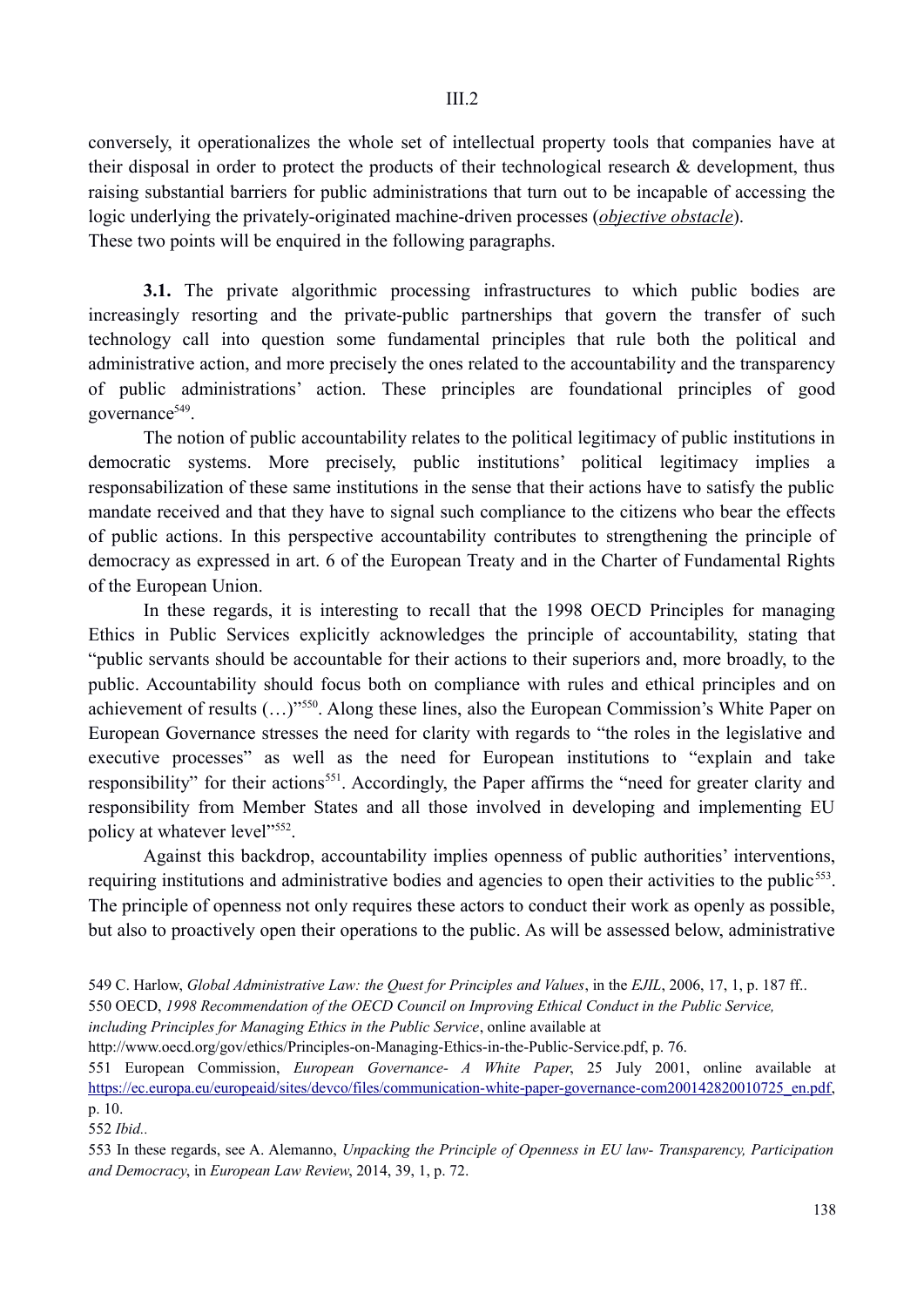openness has an instrumental value for it ensures the participation of civil society in public decision-making and with that the more fruitful enactment of democratic ideals.

Against this backdrop, the principle of accountability is intimately connected to the principle of transparency554, which is explicitly acknowledged in art. 41.2 of the Charter of Fundamental Rights as part to the right of good administration, requiring institutions to "maintain an open, transparent and regular dialogue with representative associations and civil society".

The principle of transparency is enshrined in art. 15.3 TFEU, providing substantive and procedural rules for the operationalization of such principle. Transparency is highly contextdependent and thus varies depending on the activities that are carried out<sup>555</sup>. The public information released must be up to date, complete- that is, ready for consultation-, and consistent with the original documents held by the administration. It moreover needs to contain the indication of its origin and of how it can be reused.

The quality of transparency is strictly related to the administrations' use of a clear and understandable language of the information posted on the institutional channels of information. The requirement of a clear and plane language of the public information released to the public has been widely acknowledged by the case law of the Court of Justice of the European Union<sup>556</sup>, which has stressed that clarity of language in the documents of the public institutions is strictly related to the principles of legal certainty and the protection of legitimate expectations. In these terms, transparency enables the predictability of policy action and is thus the more important the more the specific public action is the result of discretionary powers<sup>557</sup>.

Public transparency's golden rule is given by the right of access to public documents, enshrined in art. 15 TFEU, in art. 42 of the ECHR, and in Regulation EC N. 1049/2001 of the European Parliament and of the Council on public access to EU institution documents<sup>558</sup>.

As objectified in the right to access, transparency is itself functional to the right of defence and thus directly serves due process rationales<sup>559</sup>. This is well expressed in art. 41 ECHR defining the components of the right to good administration, entailing according to para 2 of the same article i) citizens' right to defence and due process, ii) the right to access to administrative documents and iii) the right to receive explanations regarding public actions.

554 For a theoretical reconstruction, see C. Harlow, *Global Administrative Law: the Quest for Principles and Values*, cit. p.187 ff..

555 *Ibid.*.

556 See, for example, Court of Justice of the European Union, *Administration des douanes v Société anonyme Gondrand Frères and Société anonyme Garancini,* C-169/80, 9 July 1981, online available at http://curia.europa.eu/juris/showPdf.jsf?

text=&docid=90884&pageIndex=0&doclang=EN&mode=lst&dir=&occ=first&part=1&cid=319462, para 17; Court of Justice of the European Union, *Amministrazione delle finanze dello Stato v Srl Meridionale Industria Salumi and others* and *Ditta Italo Orlandi & Figlio and Ditta Vincenzo Divella v Amministrazione delle finanze dello Stato,* C-212/80, 12 November 1981, online avalable at http://curia.europa.eu/juris/showPdf.jsf? text=&docid=91124&pageIndex=0&doclang=EN&mode=lst&dir=&occ=first&part=1&cid=321098.

557 S. Prechal, M. de Leeuw, *Dimensions of Transparency: the Building Blocks for a new Legal Principle?*, in *REALaw*, 2007, 1, p. 51 ff.

558 So art. 2 para 1 of the Regulation EC N. 1049/2001 of the European Parliament and of the Council on public access to EU institution documents.

559 In these regards, see S. Prechal, M. de Leeuw, *Dimensions of Transparency: the Building Blocks for a new Legal Principle?*, cit. p. 55.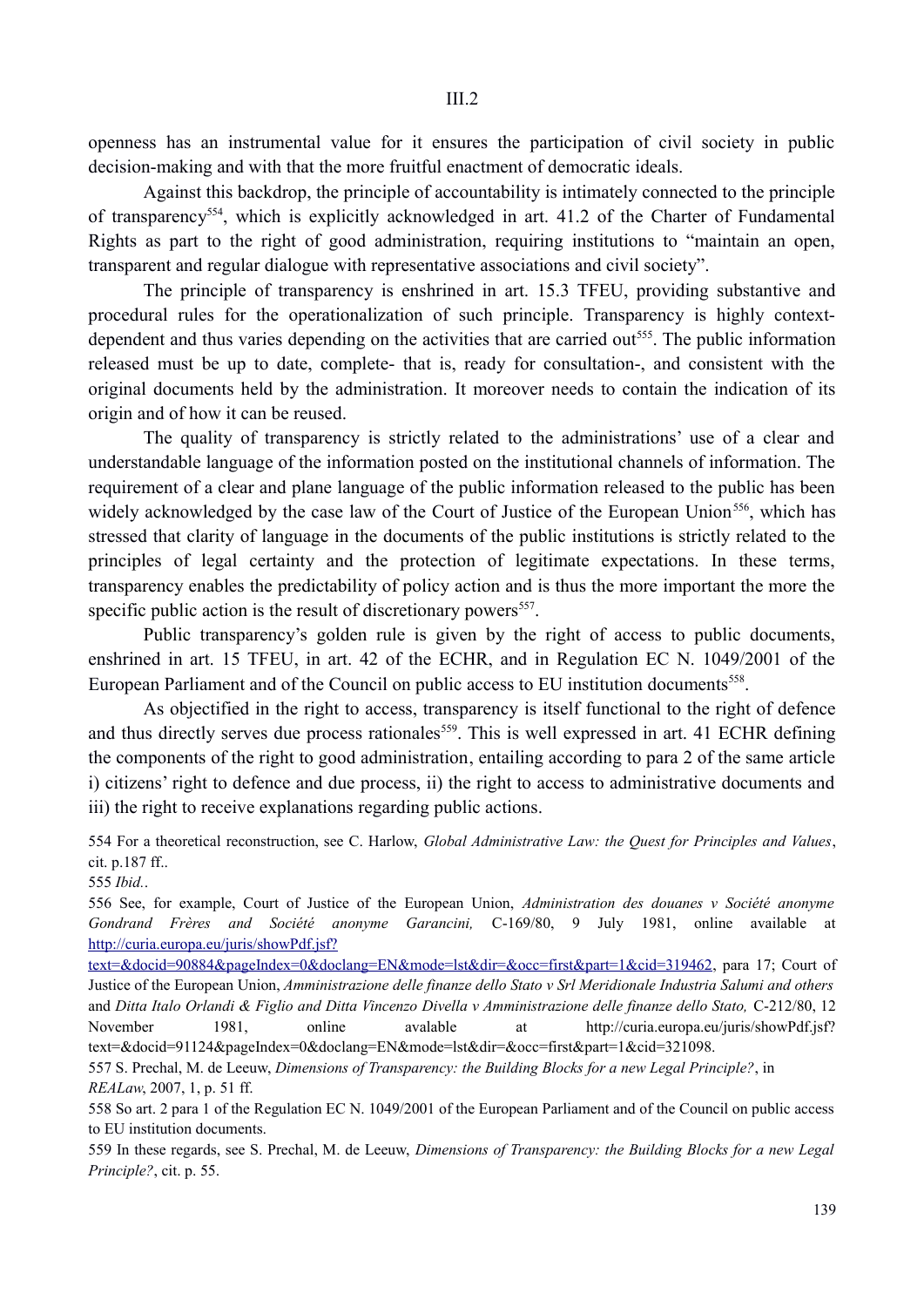According to the interpretation given by the literature<sup>560</sup>, art. 298.1 TFEU, by stating that "the institutions, bodies, offices and agencies of the Union shall have the support of an open, efficient and independent European administration", extends the principles of accountability and transparency to the entirety of EU administrations, *i.e.* the administrations that act within the territory of the European Union $561$ .

The emergence of a horizontal chain of stakeholders governing public decision-making courses relying on algorithmic processing infrastructures sensitively challenges the above-outlined framework<sup>562</sup>. As has been demonstrated, indeed, in the networked algorithmised public decisionmaking environment, the role of the public authority is lessened and substantially substituted by private companies who do not have the typical democratic accountability requirements that, in a representative democracy, traditionally belong to public administrations<sup>563</sup>. Private entities contracting with public authorities for the purposes of delivering algorithmic processing infrastructures are not subject to the accountability and transparency requirements of public subjects. These entities can indeed hardly be considered as "bodies governed by public law", since the definition of such notion under art. 1.9 Directive 2004/18/EC excludes the industrial or commercial character of these bodies<sup>564</sup>. To the contrary, the entities that provide algorithmic processing infrastructures as a support to public authorities' decision-making mostly have a strong commercial and industrial characterization.

Against this backdrop, hence, the achievement of public accountability and transparency in the illustrated terms appears to be primarily obstructed by a subjective obstacle, that is the inapplicability of the principles of good administrative governance to the private entities that are progressively taking the reins of such governance. This means that in the networked algorithmic environment accountability of the public authority diminishes. As a consequence, control of the policy address through traditional administrative law tools becomes less effective.

560 A. Alemanno, *Unpacking the Principle of Openness in EU law- Transparency, Participation and Democracy,* cit. 72.

561 For the notion of EU administrations, see H. Hoffman, G. Rowe, A. Turk, *Administrative Law & Policy of the European Union*, Oxford, 2012, p. 171 ff..

562 For an empirical analysis of the challenges to democratic accountability posed by the contracting activities of public administrations with private entities, see C. Di Martino, J. Scott, *Private Sector Contracting and Democratic Accountability*, in *Educational Policy*, 2012, p. 1 ff..

563 On the issue see P.R. Verkuil, *Public Law Limitations on Privatisation of Government Functions*, Cardozo Legal Studies Research Paper N. 104, 1 March 2005, online available at https://papers.ssrn.com/sol3/papers.cfm? abstract\_id=681517, p. 8, affirming that "delegations to private hands in our society come with strings attached that ensure fairness at the individual level and accountability at the political level".

564 Conversely, according to art.1.9 Directive 2004/18/EC of the European Parliament and of the Council of 31 March 2004 on the coordination of procedures for the award of public work contracts, public supply contracts and public service contracts, "(…) a body governed by public law means any body: (a) established for the specific purpose of meeting needs in the general interest, not having an industrial or commercial character; (b) having legal personality; and (c) financed, for the most part, by the State, regional or local authorities, or other bodies governed by public law; or subject to management supervision by those bodies; or having an administrative, managerial or supervisory board, more than half of whose members are appointed by the State, regional or local authorities, or by other bodies governed by public law". The provision thus clearly excludes the industrial or commercial nature of the contracting entities in order to be considered a body governed by public law.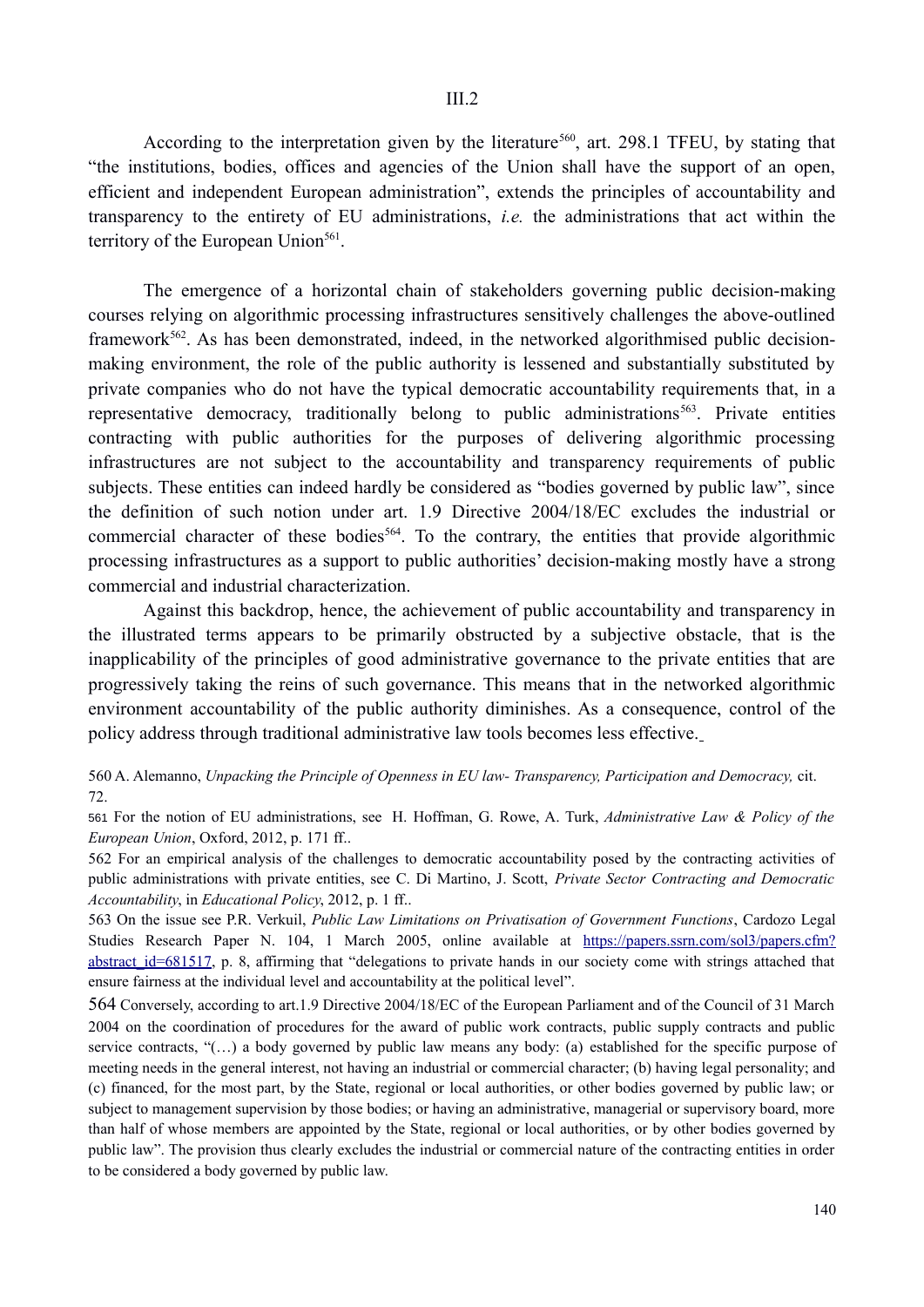In addition to this, public administrations relying on privately-developed algorithmic models are themselves incapable of accessing the information needed to satisfy normative transparency and thus accountability requirements because of the existence of a strong set of intellectual property tools, which run contrary to transparency duties and thus to the enactment of effective public accountability mechanisms.

**3.2.** The European intellectual property framework provides several tools for the protection of corporations' developed algorithms. These are to be found in copyright, database rights and trade secret rights.

Although there have been long discussions regarding the patentability of "computer implemented inventions" <sup>565</sup>, the option of patenting softwares has soon been put aside, due to the legal and practical difficulties related to such an extension<sup>566</sup>. The exclusion of the eligibility of the patent as a tool for the protection of algorithms has caused the shift of focus onto other tools of protection.

With regards to copyright protection, the Directive on the legal protection of computers of  $2009^{567}$ , replacing the previous 1991 Software Directive<sup>568</sup>, has redefined the scope of copyright protection of computer programs. The persisting uncertainties around such forms of protection have triggered the intervention of the European Court of Justice in the case *Sas Institute Inc. c. World Programming Ltd*<sup>569</sup>. Here, the Court has clarified that the protection under copyright law of computer programs applies only to "the forms of expression of a computer program and the preparatory design work capable of leading, respectively, to the reproduction or the subsequent creation of such a program $570$ , but does not include the functionalities, the programming language of the program, and the format of data files used in a computer of it<sup>571</sup>. By stating so, the European

565 Cf. *Proposal of a directive of the European Parliament and of the Council related to the patentability of computer implemented inventions*, released on the 20<sup>th</sup> February 2002, online available at http://eur-lex.europa.eu/legalcontent/EN/TXT/?uri=CELEX%3A52002PC0092. See J Drexl, RM Hilty et. al., *Data ownership and access to data, Position statement of the Max Planck Institute for Innovation and Competition of the 16th August 2016 on the Current European Debate*, Max Planck Institute for Innovation and Competition Research Paper No. 16-10, online available at https://papers.ssrn.com/sol3/papers.cfm?abstract\_id=2833165, p. 5-6, stressing that patent "protection (of algorithms) would pose a risk of two negative effects: first, protection of abstract subject-matter would cause needless – and, in the case of algorithms, unreasonable – restraints on competition that, according to current knowledge, would not be economically justified. (…) Second, it is barely foreseeable what markets and sectors would be affected. This makes finding suitable approaches to a regulation seem unrealistic".

566 The Supreme Court of the United States, in *Alice Corp. v. CLS Bank International*, clarified that abstract inventions, such as algorithms, do not become patentable merely because they are implemented on a computer. So *Alice Corp. Pty. V. CLS Bank Int'l*, 134 S. Ct. 234, 2358 (2014). For a comment see Nicholson Price II, *Expired Patents, Trade Secrets and Stymied Competition,* cit. p. 1425.

567 Directive 2009/24/EC of the European Parliament and of the Council of 23 April 2009 on the legal protection of computer programs, OJ L. 111, 5-5-2009.

568 See Council Directive of 14 May 1991 on the legal protection of computer programs, 91/250/EEC, OJ 17-5-91, N.L. 122/42.

569 Court of Justice of the European Union, *Sas Institute Inc. c. World Programming Ltd*., C-406/10, 2 May 2010, online available at http://curia.europa.eu/juris/document/document.jsf?docid=122362&doclang=EN. 570 *Ibid.*, para 37.

571 *Ibid*., para 39. For a comment, see P. Samuelson, T. Vinje, W. Cornish, *Does Copyright Protection Under the EU Software* Directive *Extend to Computer Program Behaviour, Languages and Interfaces?,* in *EIPR*, 2012, 34, 3, p. 158.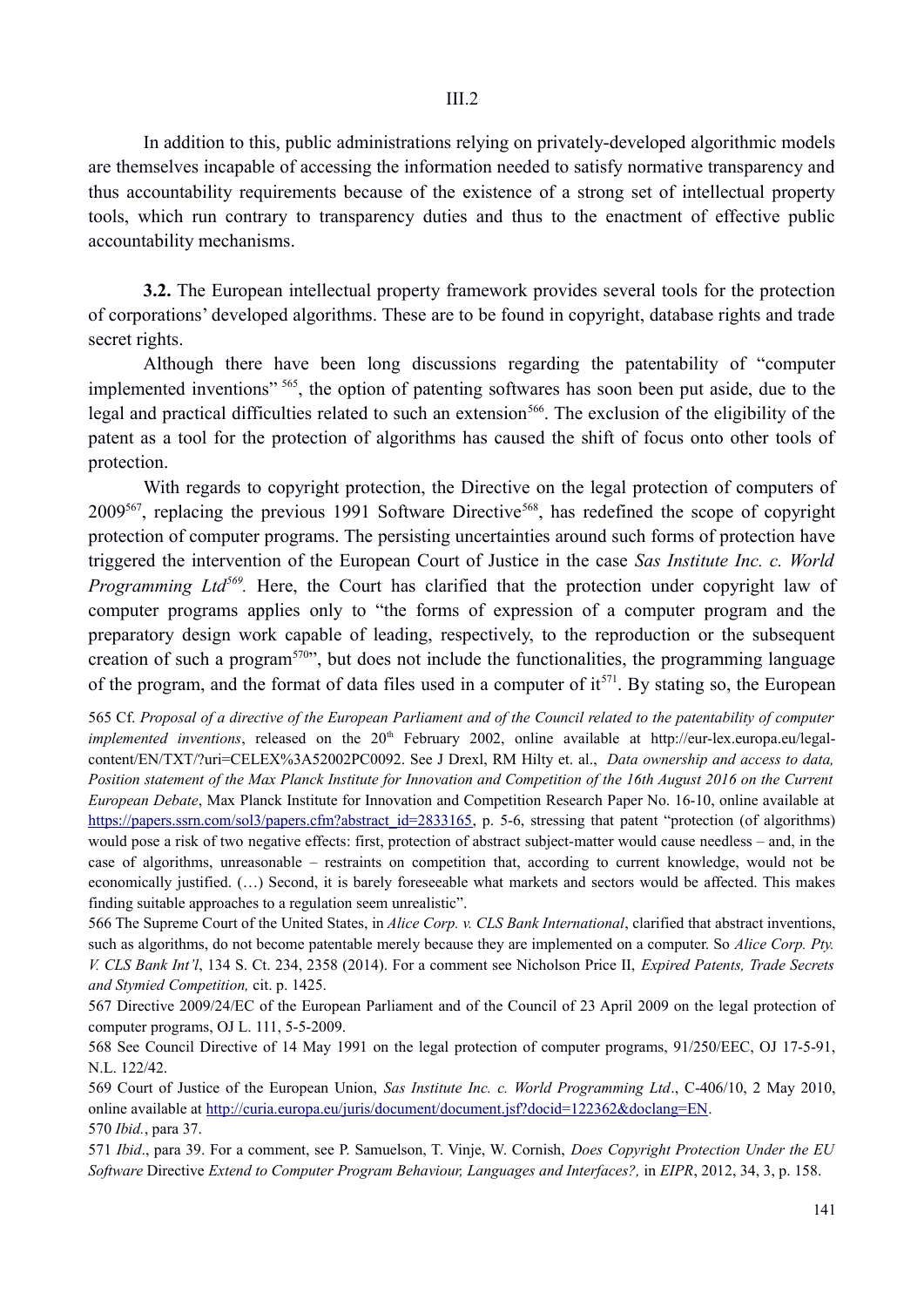Court of Justice has reaffirmed the basic copyright law principle on the basis of which copyrights protects only the original expression of an idea<sup>572</sup>.

Through licensing terms, copyright protection can be used in order to restrict the ability of a third party to use the protected parts of the computer program. Indeed, in case the licenses are established through valid contracts, uses that do not respect the license terms may constitute breach of contract. Hence, copyright protection of algorithms has an important restrictive function regarding the use of the protected technology<sup>573</sup>. This means that copyright restrictions can well be used for impeding governments to employ the provided algorithms for purposes that are different from the ones indicated in the licensing terms.

Shifting from the processing infrastructure to the object of the processing, copyright can be employed for the protection of aggregated digital data processed by algorithms<sup>574</sup> in case the selection and arrangement of it meets the originality threshold<sup>575</sup>.

Irrespectively of any inventiveness, digital datasets can find protection under the 1996 Directive on legal protection of databases<sup>576</sup>, establishing an exclusive *sui generis* right over databases resulting from a "substantial investment"<sup>577</sup>.

However, the strongest tool of protection that algorithms' developers have is trade secret protection as recently reformed by the Trade Secret Directive 2016/943. The new Directive provides indeed very broad conditions for protection, encompassing nearly every business confidential information<sup>578</sup>. Despite formal declarations<sup>579</sup>, the Directive provides a proprietary-styled protection over information<sup>580</sup>, which thus offers strong grounds for big data companies to obscure both the

572 See J. Litman, P. Samuelson, *The Copyright Principles Project: Directions for Reform*, in *BTLJ*, 2010, 25, p. 1190- 1191.

573 Highlighting the function of copyright as a means to restrictively regulate the use of the protected object, N. Shemtov, *Beyond the Code: Protection of non-Textual Features of Softwares*, Oxford, 2017*,* p. 151.

574 For a reflection upon the copyrightability of so-called computer-generated works, see R. Abbott, *Artificial Intelligence, Big Data and Intellectual Property*: *Protecting Computer-Generated Works in the United Kingdom*, in T. Aplin (ed.), *Research Handbook on Intellectual Property and Digital Technologies*, forthcoming, online available at https://papers.ssrn.com/sol3/papers.cfm?abstract\_id=3064213.

575 It should be however recalled that it is very difficult for a database to accomplish the originality threshold required under European copyright law. On the issue see DJ Gervais, *The internationalisation of Intellectual Property: New challenges from the very old and the very new*, in *Fordham Intellectual Property, Media & Entertainment Law Journal*, 2002, 12, p. 929-935.

576 Directive 96/9/EC of the European Parliament and of the Council of 11 March 1996 on the legal Protection of Databases, online available at http://eur-lex.europa.eu/LexUriServ.lexUriServ.do? uri=CELEX:31996L0009:EN:HTML.

577 Cf. art 7, 4 par. Database Directive. Recently, see I. Gupta, *Footprint of Feist in European Database Directive: a Legal Anaysis of IP making in Europe*, Springer, 2017, p. 11-37.

578 See art. 2 of the Directive where trade secrets are defined as any information that i) is not generally known among or readily accessible to persons within the circles that normally deal with the kind of information in question; ii) has commercial value because it is secret; and iii) has been subject to reasonable steps to keep it secret. See D. Sousa Silva, *What exactly is a trade Secret under the proposed Directive*?, in *JIPLP,* 2014, 9, p. 11-15.

579 See recital 10 of the Directive affirming that its "provisions (...) should not create any exclusive right on the knowhow or information protected as trade secrets"

580 Trade secret protection and enforcement is confined to cases of conducts of "acquisition, use and disclosure" that are to be considered "unlawful". The notion of unlawfulness is very broad and comprehends also any "unauthorised access to, appropriation of, or copy of any documents, objects, materials, substances or electronic files (…) containing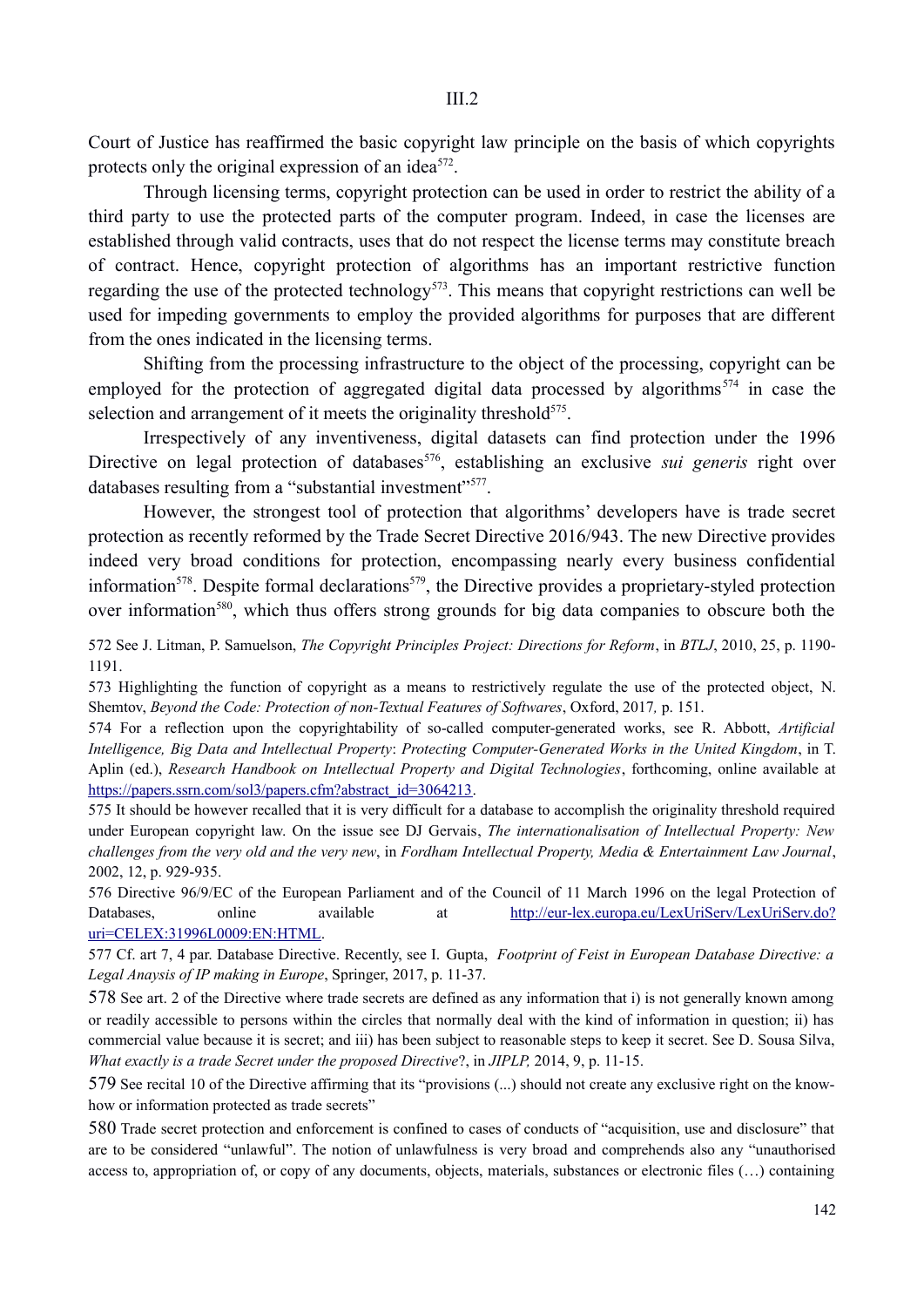III.2

processed health data and the procedural information regarding algorithm-driven processing activities. This procedural information encompasses information regarding how algorithms are developed, how they are validated and the data on which they are trained<sup>581</sup>.

The above-outlined intellectual property tools not only shield corporations' algorithmic assets from the eyes of competitors, but, in the dynamic of public-private partnerships, end up creating a substantial safeguard also in respect to the public counterpart<sup>582</sup>. Indeed, these tools and the contractual restrictions regarding them, block public contractors' access to the functional logic of the algorithms they get to employ, with the ultimate effect of rendering these same public administrations incapable of releasing to the wider public explanations regarding the process of the formation of public administrations' will.

In these regards, it is interesting to recall that access to document rules, such as the ones entailed in art. 41 ECHR, in art. 15 TFEU and in Regulation EC N. 1049/2001 regarding public access to European institutions documents provide specific exemptions with regards to the disclosure of those documents that "would undermine the protection of the commercial interests of a natural or legal person<sup>"583</sup>. The protection of business secrets has been recognised by the Court of Justice of the European Union as a general principle applicable in the context of public procurement<sup>584</sup>. Accordingly, these commercial confidentiality exemptions have been interpreted by the Court of Justice of the European Union in a very broad way<sup>585</sup> and also the latest rulings in these regards have confirmed the existence of an outright presumption of confidentiality in the case law of the Court of Justice of the European Union regarding access to public documents<sup>586</sup>.

The obscurity of algorithmic decision-making courses renders it arduous for citizens to assert a claim of a right or a legitimate interest. Algorithms' intrinsic and extrinsic obscurity impedes a direct participation of citizens in machine-driven decisions carried out by governments.

the trade secret (…)" carried out "without the consent of the trade secret holder". See artt. 4 n. 56 and 6 of the EU Trade Secret Directive. See EU Directorate General for Internal Policies, *Trade Secrets*, 2014, online available at http://www.europarl.europa.eu/RegData/etudes/note/join/2014/493055/IPOL-JURI\_NT(2014)493055\_EN.pdf, p. 4; T Aplin, *Right to Property and Trade Secrets*, in C. Geiger, *Research Handbook on Human Rights and Intellectual Property* Cheltenham, 2015, p. 421-426.

581 All this information regarding algorithms constitute the so-called 'e-trade secrets'. R. Niebel, L. De Martinis, B. Clark, *The Eu Trade Secrets Directive: all change for trade secret protection in Europe?*, in *JIPLP*, 2018, p. 3.

582 D.S. Levine, *Secrecy and Unaccountability in Our Public Infrastructure*, in *Florida Law Review*, 200, 59, p. 149. 583 So art. 4.2 EU Access Regulation.

584 Court of Justice of the European Union, Case C-450/06, *Varec SA v. Belgian State*, 14 February 2008; online available at http://curia.europa.eu/juris/liste.jsf?language=en&num=c-450/06,para 49; Opinion of AG Kokott of 23 September 2010 in *Stichting Natuur en Milieu and Others*, C-266/09, online available at https://eur-lex.europa.eu/legalcontent/EN/TXT/?uri=CELEX%3A62009CC0266, para 77.

585 For the American perspective, see D.S. Levine, *The Impact of Trade Secrecy on Public Transparency*, in R.C. Dreyfuss, K.J. Stranburg, *The Law and Theory of Trade Secrecy*. *A Handbook of Contemporary Research*, Cheltenham, 2011, p. 406 ff.

586 See, for example, Court of Justice of the European Union, Case C-562/14 P, *Sweden v. Commission*, 11th May 2017, online available at a state at a state at  $\alpha$  and  $\alpha$  at  $\alpha$  at  $\alpha$  at  $\alpha$  at  $\alpha$  at  $\alpha$  at  $\alpha$  at  $\alpha$  at  $\alpha$  at  $\alpha$  at  $\alpha$  at  $\alpha$  at  $\alpha$  at  $\alpha$  at  $\alpha$  at  $\alpha$  at  $\alpha$  at  $\alpha$  at  $\alpha$  at  $\alpha$  at  $\alpha$  at  $\alpha$ 

http://curia.europa.eu/juris/document/document.jsf;jsessionid=9ea7d0f130dc33afe3f799b84a4e9ab3c8c36aca0434.e34 KaxiLc3eQc40LaxqMbN4Pb3uPe0?

text=&docid=190582&pageIndex=0&doclang=EN&mode=lst&dir=&occ=first&part=1&cid=715713. In the same sense, Court of Justice of the European Union, Case C-139/07, *Commission v. Technische Glaswerke Ilmenau*, online available at http://curia.europa.eu/juris/liste.jsf?language=en&num=c-139/07.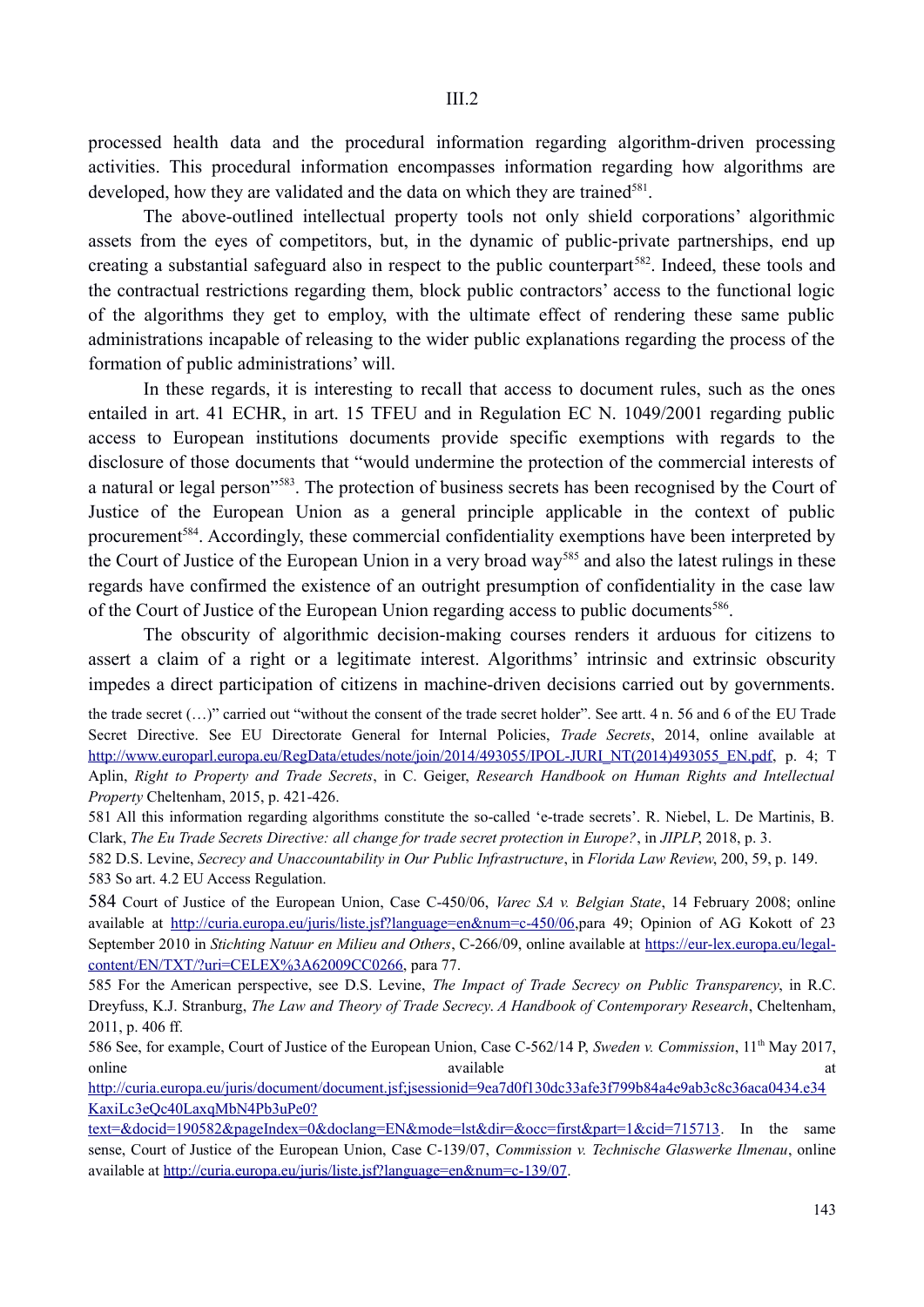In this perspective, the opaqueness of privately developed algorithms implemented at governmental level brings about public disempowerment and loss of accountability. In respect to obscure algorithm-driven decisions shaping public interventions, citizens lose their participatory rights in collective ruling and become passive recipients of machines' determinations<sup>587</sup>. Against this backdrop, the acknowledgment of the unsuitability of traditional administrative "command and control regulation", suggests the need to look for new regulatory tools and governance mechanisms that are better capable of addressing the complexity of emerging algorithm-driven administrative decision-making patterns. The fact that algorithms who drive governments' decisions are privately controlled requires a shift in terms of systemic perspectives and thus of the tools needed to effectively pursue the accountability and transparency objectives. These tools are to be found in the General Data Protection Regulation, which provides specific tools with the aim of achieving accountability and transparency of algorithmic decision-making courses. As will be assessed in the following paragraph, these tools acquire a specific relevance for public accountability and transparency purposes in the "algorithmised" public environment.

**4.** In the effort to provide constructive regulatory responses to the phenomenon of massive machine-driven data processing, the General Data Protection Regulation has newly emphasized and reinvigorated the principles of accountability and transparency in the realm of data protection law. In this way, the two principles have acquired a new significance for the protection of data subjects' rights in the context of algorithmic processing activities.

The Regulation establishes an entire set of obligations born by entities that carry out personal data processing activities "wholly or partly by automated means and to the processing other than by automated means of personal data which form part of a filing system or are intended to form part of a filing system"588. The Regulation applies to both private and public entities. This reflected by recital 6, acknowledging that "technology allows both private companies and public authorities to make use of personal data on an unprecedented scale in order to pursue their activities"; as well as by the definition of "controllers" and "processors" under art. 4.7 and 4.8 GDPR, encompassing a "natural or legal person, public authority, agency or other body". In light of these provisions, it seems that for the purposes of the Regulation, private and public entities are generally equalized<sup>589</sup>.

There are only a few regulatory differences between public and private actors<sup>590</sup>. The most significant relates to the requirement of the appointment of a data protection officer<sup>591</sup>, always compulsory for public authorities and only compulsory for private entities if their core activities "consist of processing operations which, by virtue of their nature, their scope and/or their purposes,

587 *Ibid*..

588 So art. 2.1 GDPR, defining the "material scope" of the Regulation.

589 However, as Recital 19 GDPR clarifies that the processing activities carried out by public authorities for the purposes of "the prevention, investigation, detection or prosecution of criminal offences or the execution of criminal penalties, including the safeguarding against and the prevention of threats to public security and the free movement of such data" falls outside the specific scope of the Regulation.

590 In these regards, see O. Butler, *Obligations Imposed on Private Parties by the GDPR and UK Data Protection Law: Blurring the Public-Private Divide*, in *European Public Law*, 2018, 24, 3, p. 555 ff.. 591 Art. 37 GDPR.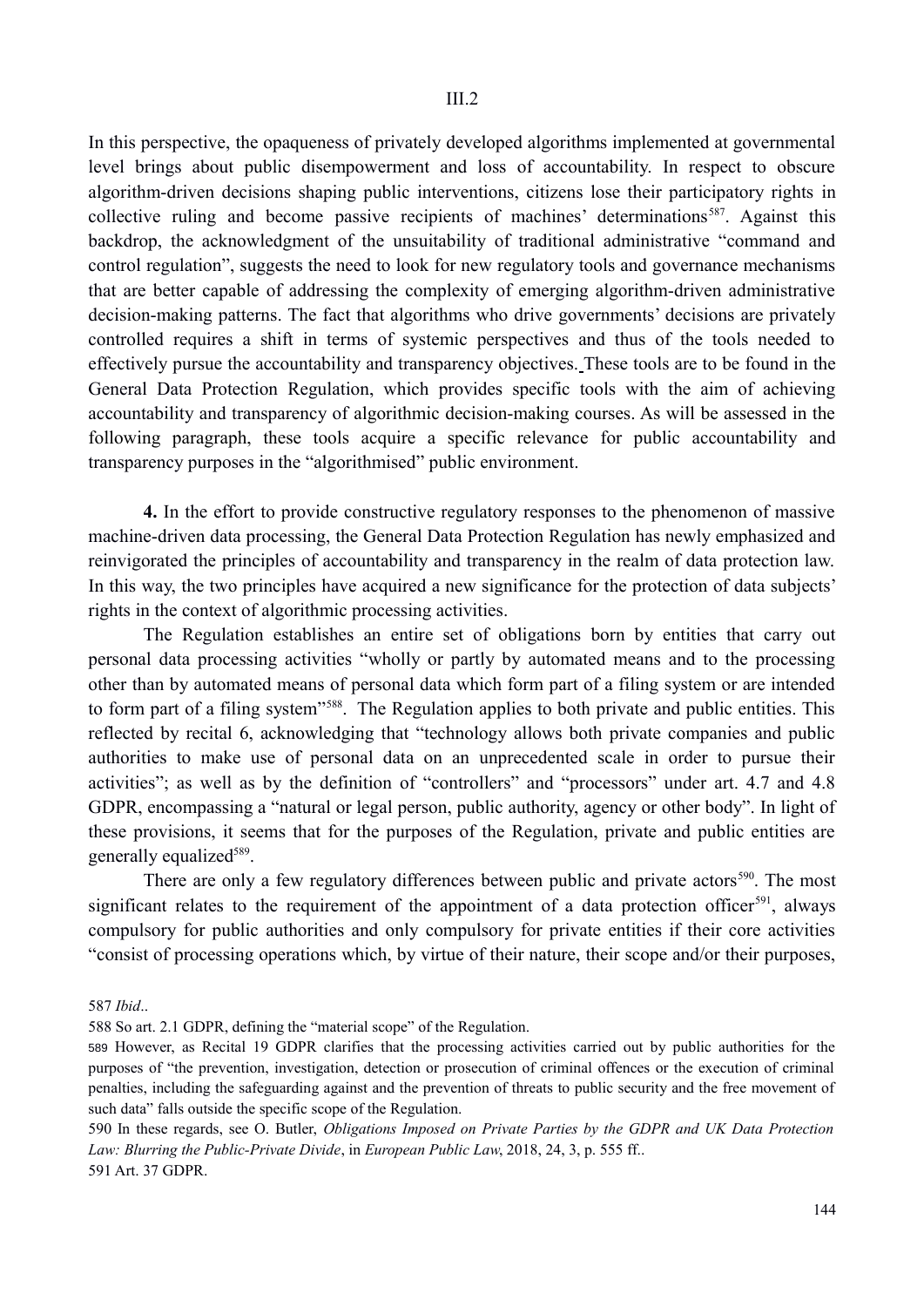require regular and systematic monitoring of data subjects on a large scale" or "of processing on a large scale of special categories of data pursuant to Article 9 and personal data relating to criminal convictions and offences referred to in Article 10"592.

Under these premises, the GDPR becomes a highly important source of regulation of the conduct of public administrations that make use of algorithmic processing infrastructures for the purposes of public services' delivery<sup>593</sup>.

However, the GDPR's regulatory potential for public authorities' algorithm-driven decisionmaking is to be perceived also from a different, *indirect* or *subsidiary*, perspective: by regulating private corporations' processing endeavors, the GDPR's provisions assure as a reflex the enhancement of the accountability and the transparency of public authorities actions that are defined by privately-generated algorithms.

Under these premises, it is extremely interesting to observe that the regulation of data processing activities enacted by the GDPR is achieved through reliance on the same foundational principles regulating public administrations' acts, *i.e.* the principle of accountability and transparency. Nonetheless, the notion of accountability outlined in the GDPR is sensitively different from the administrative law one that has been outlined above. Conversely, the principle of transparency shares some interesting common features with the administrative law principle.

In the GDPR, accountability has become a central principle governing machine-driven data processing operations. In respect to the administrative law notion, accountability is only indirectly related to the purpose of participation and empowerment. To the contrary, it is related to data controllers' and processors' 'responsabilization' and is primarily linked to the object of verifiability, which is, in turn, related to risk management concerns. The GDPR expressly affirms that the principle of accountability under data protection law serves the function of detecting- and thus of signaling- whether an occurred personal data breach "is likely to result in a risk to the rights and freedoms of natural persons".

The accountability principle is established under art. 5.2 GDPR, affirming that 'the controller shall be responsible for, and be able to demonstrate compliance with paragraph 1 (accountability)'. By stating so, art. 5.2 GDPR establishes the autonomy of the principle of accountability in the data protection law ecosystem, and at the same time the strict operational connection to other principles relating to the processing of personal data- such as the principle of lawfulness, fairness, purpose limitation, data minimisation and ultimately of transparency.

As the same wording of art. 5.1 GDPR clarifies, the accountability parameter demands that compliance to normative requirements is externally verifiable, thus traceable. For these purposes, the principle of accountability is substantiated in the rules entailed in art. 22 GDPR, establishing that i) "the data subject shall have the right not to be subject to a decision based solely on automated processing, including profiling, which produces legal effects concerning him or her or similarly

592 Other regulatory differences relate to enforcement and specifically relate to the exemption under art. 41.6 GDPR from the monitoring of approved codes of conduct with regards to the processing carried out by public authorities and bodies and the unavailability established under art. 79.2 GDPR of the option of bringing proceedings "before the courts of the Member State where the data subject has his or her habitual residence", in case the controller or processor is a public authority of a Member State in the exercise of its public powers".

593 O. Butler, *Obligations Imposed on Private Parties by the GDPR and UK Data Protection Law: Blurring the Public-Private Divide,* cit. p. 560 ff..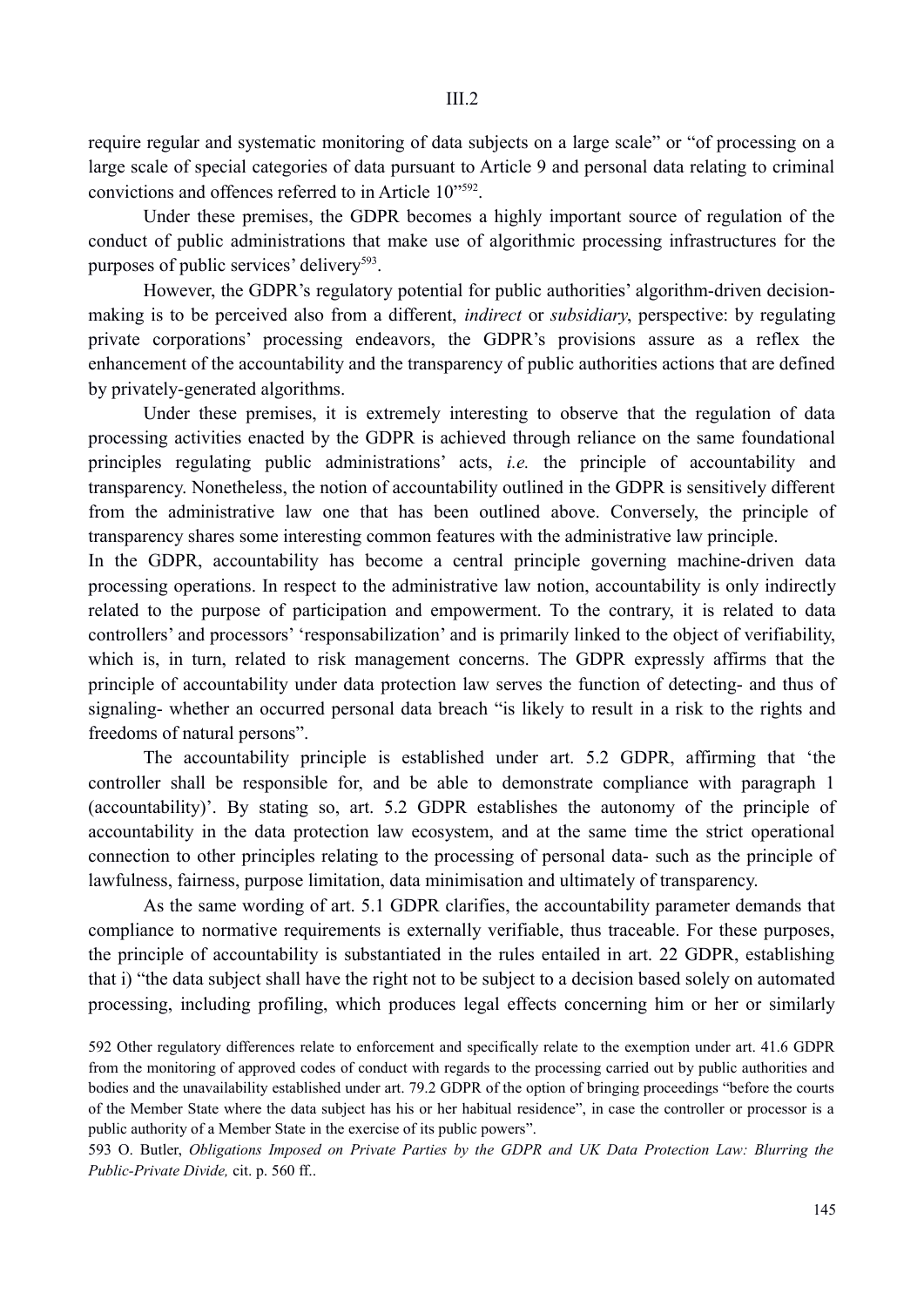affects him or her"; ii) "the right to obtain human intervention on the part of the controller"; iii) the right "to express his or her point of view and to contest the decision"; in art. 13.2 lett. f GDPR and art. 14.2 lett. g GDPR, requiring the controller to inform the data subject about "the existence of automated decision-making, including profiling (…) and, at least in those cases, meaningful information about the logic involved, as well as the significance and the envisaged consequences of such processing for the data subject" (so-called 'right to explanation'); and ultimately in art. 58.1 lett. b GDPR that assigns to supervisory authorities the power to carry out "investigations in the form of data protection audits".

These measures strengthen the accountability regime of the GDPR respectively assuring a direct interaction between data subjects and data controllers (art. 22 GDPR); the release of information regarding the ratio and the legal effects of the data processing operations (art. 13.2 lett.f; art. 14.2 lett.g GDPR); the enactment of control mechanisms capable of signalling irregularities or system weaknesses in the management of personal data (art. 58.1 lett.b GDPR). All these measures encumber data controllers and processors with disclosure obligations that render processing activities transparent and thus traceable. In these regards, also in data protection law, transparency is a fundamental means to achieve accountability and is thus to be considered a key component of  $it^{594}$ .

As the same GDPR states, transparency "requires that any information and communication relating to the processing of those personal data be easily accessible and easy to understand, and that clear and plain language be used  $(...)^{595}$ . More precisely, transparency "requires that any information addressed to the public or to the data subject be concise, easily accessible and easy to understand, and that clear and plain language and, additionally, where appropriate, visualisation be used"<sup>596</sup>

As in the context of administrative law, also in the data protection law ecosystem, transparency is primarily achieved through the right of access, which is established under art. 15 GDPR.

With regards to the content of the right to access, art. 15 GDPR provides a specific list of the information that needs to be made available to the data subjects. First of all, data subjects shall have the right to "obtain from the controller confirmation as to whether or not personal data concerning him or her are being processed, and, where that is the case, access to personal data<sup>"597</sup>. In addition to this, the right to access encompasses a variety of other types of information regarding, amongst others, "the existence of automated decision-making, including profiling, referred to in Article 22(1) and (4) and, at least in those cases, meaningful information about the logic involved, as well as the significance and the envisaged consequences of such processing for the data subject<sup>"598</sup>. The provision of "meaningful information about the logic involved" as well as of "the significance and the envisaged consequences of such processing for the data subject" concretises what has been

595 Recital 39 GDPR. 596 Recital 58 GDPR. 597 Art. 15 GDPR. 598 *Ibid*..

<sup>594</sup> B Goodman, *A Step towards accountable algorithms?: Algorithmic Discrimination and the European General Data Protectio*n, 29th Conference on Neural Information Processing Systems (NIPS 2016), Barcelona, Spain, online available at http://www.mlandthelaw.org/papers/goodman1.pdf, p.7-9.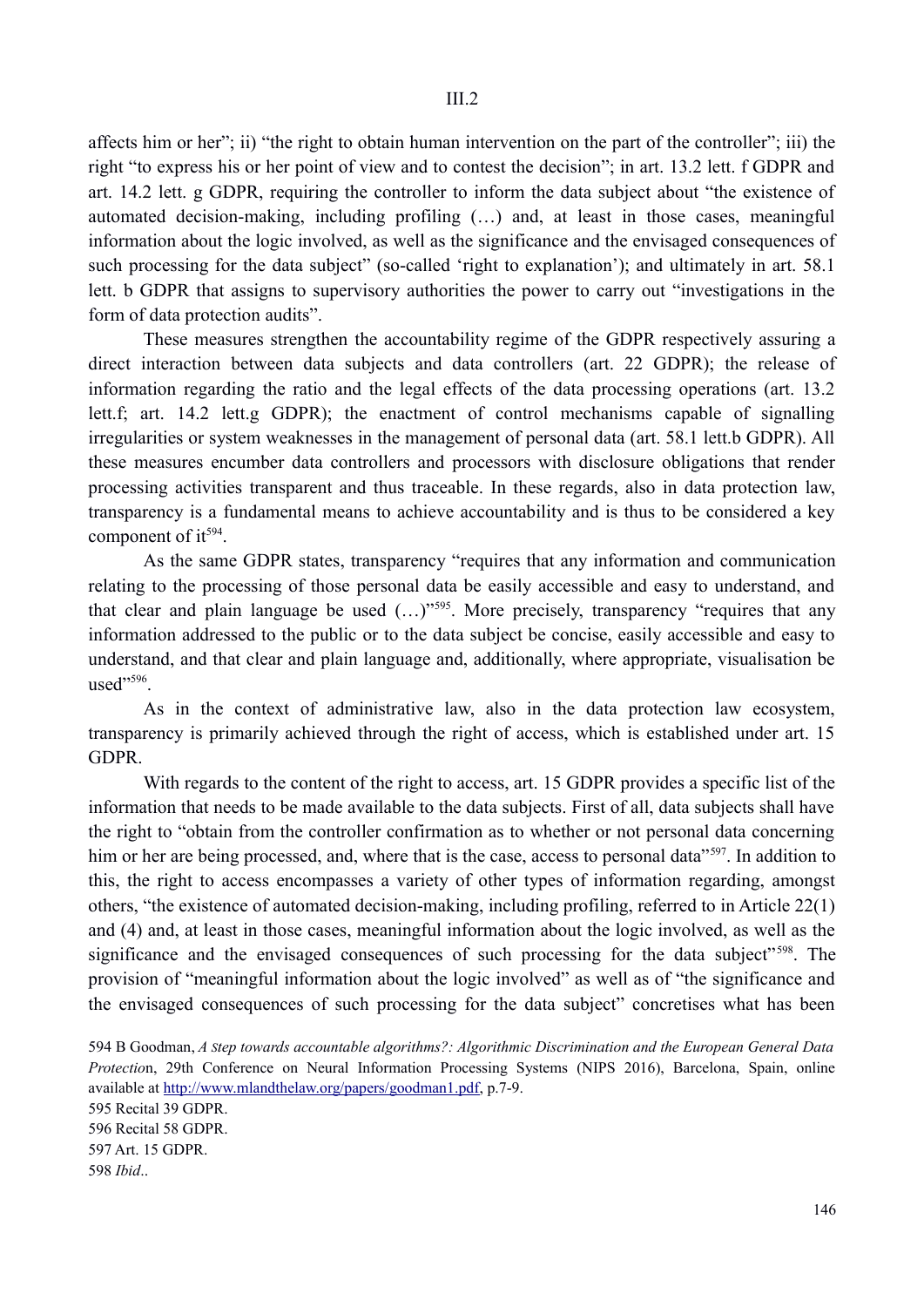appointed as "the right to explanation"<sup>599</sup>. As some strand of the literature<sup>600</sup> has suggested, the expression "meaningful information" is to be interpreted as "legibility" of "architecture" and "implementation" of algorithmic processing<sup>601</sup>. Overall, it can be said that meaningful information about the logic involved must provide clarity with regards to the causal connections and the inference processes that orient the data-driven system so that the data subject may evaluate what type of consequences arise from the processing and thus exploit the remedies needed to address such "envisaged consequences". In this light, the proposed concept of "legibility" of the information to be provided under art. 15.1 lett. h GDPR is systematically consistent with the call for accessibility and understandability of the information regarding the processing entailed in the above-recalled recitals<sup>602</sup>.

The right to access under art. 15 GDPR with its related transparency and explanation functions enables data subjects to verify the processing entities' conducts and more specifically their compliance with the data protection rules established by the Regulation. In this perspective, it is a primary tool for responsabilizing processing businesses and thus for achieving their accountability as defined in art. 5.2 GDPR.

Finally, it needs to be clarified that the effectiveness of the so-defined right to access is not destined to be blurred by the statements under recital 63 GDPR, affirming that the right to access "should not adversely affect the rights or freedoms of others, including trade secrets or intellectual property and in particular the copyright protecting the software". Although the balancing between individuals' right to data protection and businesses' intellectual property rights is debated in the literature<sup>603</sup>, some strand of the scholarship<sup>604</sup> has convincingly argued in favour of the prevalence of the right to access over the protection of intellectual property rights, observing- amongst others- that the same recital 63 GDPR specifies that "the result of those considerations should not be a refusal to provide all information to the data subject", suggesting in this way that the right to access can be limited but never totally rejected.

As interpreted in these terms, the transparency rules entailed in the GDPR turn out to be precious regulatory tools for the networked algorithm-driven public decision-making, shedding light over the first stage of the complex public decision-making chain, that is the stage of the algorithmic processing carried out by private corporations. Since the outcomes of such processing activities come to define the courses of public decision making, the information provided on the basis of the mentioned GDPR's provisions to data subjects, become a useful means to empower citizens in respect to automated public adjudications and to control public interventions. The acknowledgment of the complexity of the "algorithmised" public administration decision-making

602 Recitals 39 and 58 GDPR.

<sup>599</sup> See, generally, M. Kaminski, *The Right to Explanation, Explained*, University of Colorado Law Legal Studies Research Paper, 18-24, 15<sup>th</sup> June 2018, online available at https://papers.ssrn.com/sol3/papers.cfm? abstract\_id=3196985, *passim*.

<sup>600</sup> G. Comandè-G. Malgieri, *Why a Right to Legibility of Automated Decision-Making Exists in the General Data Protection Regulation*, in *IDPL*, 2017, 7, 4, p. 243-244.

<sup>601</sup> *Ibid*..

<sup>603</sup> S. Wachter, B. Mittlestandt, L. Floridi, *Why a Right to Explanation of Automated Decision-Making does not exist in the General Data Protection Regulation*, in *IDPL*, 2017, 7, 2, p. 76.

<sup>604</sup> G. Comandè, G. Malgieri, *Why a Right to Legibility of Automated Decision-Making Exists in the General Data Protection Regulation,* cit. p. 263-264.